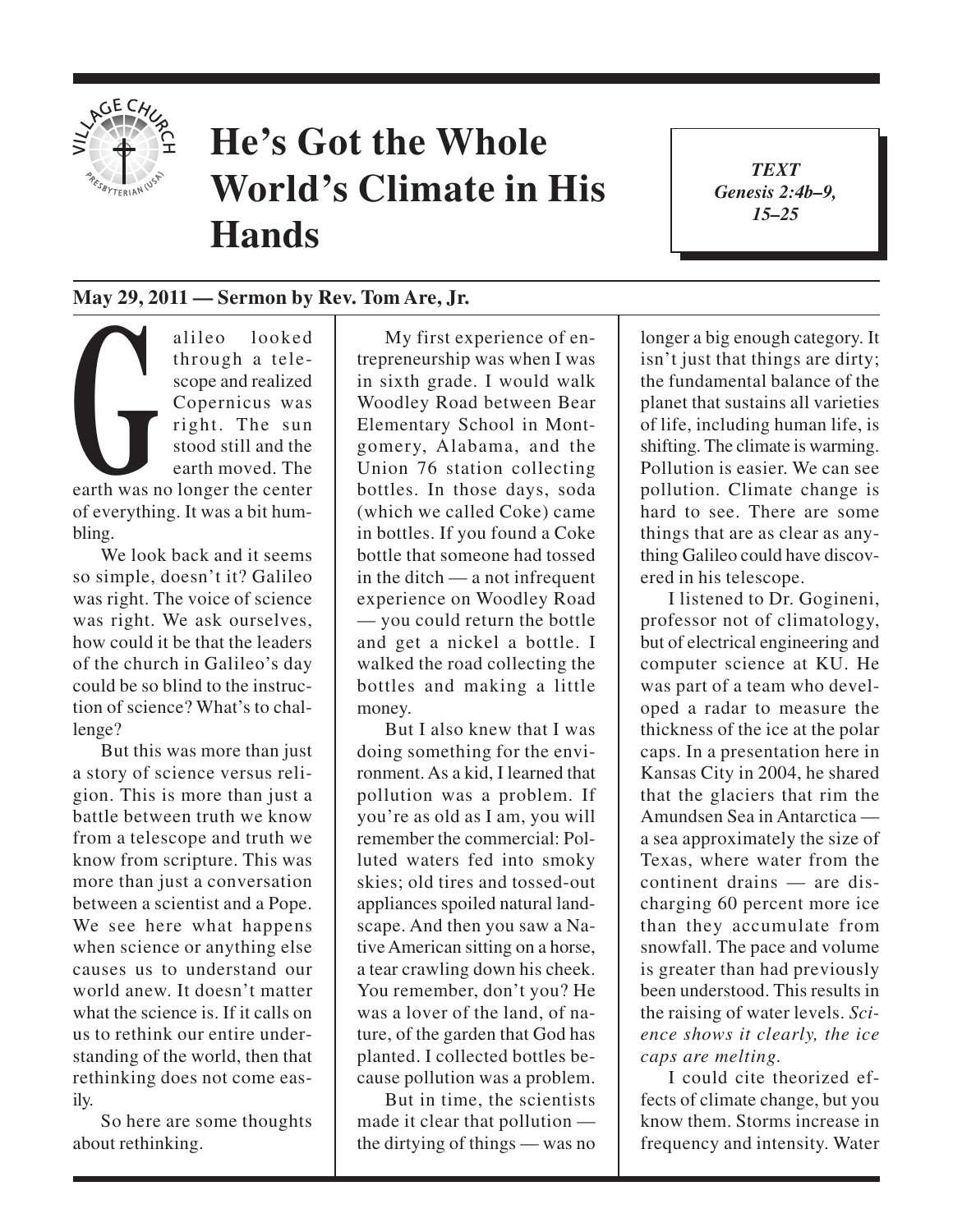2

resources begin to dry up, like Lake Chad in Darfur — it's no longer there. Weather patterns shift, causing droughts in some places and resulting in food shortages. Ironically, the shifts cause flooding in other places, leaving destruction in its wake. Warmer temperatures make it possible for pests and insects to claim new habitats, destroying wildlife and crops. Warming oceans bleach coral reefs, the feeders of the oceans. You know the list; there's a story about it in our newspapers every other week.

The nexus of the problem is  $\text{CO}_2$  — or carbon dioxide in the atmosphere. The  $CO_2$  is essential because it allows the sunlight to stream through the atmosphere; but the  $\mathrm{CO}_2^-$  works to keep much of the heat from reflecting back out. The  $CO_2$  is measured in how many parts per million. They say when there were 180 parts per million (ppm) in the atmosphere, the earth experienced an ice age. Geologists point to five glacial periods; the most recent ice age ended approximately 20,000 years ago. The  $CO_2$  in the atmosphere climbed to approximately 280 ppm to end these glacial periods. Scientists tell us the  $CO<sub>2</sub>$  in the atmosphere has climbed to over 375 ppm. Increased  $\mathrm{CO}_2^+$  means heat cannot escape as easily, hence the warming of the planet.

These things are measurable. There are some, but very few, who will deny the realities we see in the atmosphere and the oceans. The challenge is reading the data. There is some debate about why the planet is warming and what we should do about it.

There are some who attribute the warming to cyclical causes. They will speak of aberrations in the sun that increase heat on the earth. Or they will point to the impact that volcanic eruptions can contribute. As volcanic ash reaches the stratosphere, it alters the warming capacity of the atmosphere.<sup>1</sup>

The significance of these explanations is that they compare the warming of the planet to things we have witnessed before. The planet has experienced shifts in climate; after all, we know there have been shifts to bring the earth in and out of perhaps as many as five ice ages. The earth's temperature is not a constant thing through history.

As scary as this may be, these voices tell us not to overreact. There's nothing we can really do about this. Pay attention to pollution; keep turning in our Coke bottles. But the climate is out of our hands. Most scientists, a growing consensus, indicate that what we are experiencing is not a recurrence of something before, but something new.

My bookshelves include writings from theologians of multiple generations and novels from mostly American storytellers, but a few years back I found myself reading the summary reports from the Intergovernmental Panel on Climate Change. It is a study produced by hundreds of scientists and climatologists. The IPCC has

theorized we are witnessing a shift that could become an uncontrollable shift in the atmosphere. The IPCC also indicated with 90 percent certainty that human factors, particularly in the  $20<sup>th</sup>$  century, are a contributing cause.<sup>2</sup> The consistent voice declares the balance of systems that support life on this planet is shifting — and shifting more quickly than anticipated.

There are at least two factors that contribute to the theory that human beings are the cause of this shift in the planet. The first is the growth in human population. It took the history of the human family until 1800 to reach one billion people on earth. But that first billion grew to two billion in only 123 years. That was reached in 1927. This year, 2011, it is expected global population will reach seven billion, having taken only 12 years to grow from six billion.

More people consume more resources — not equally, you understand. In 2008, the World Bank reported that 1.4 billion people live below the global poverty line, which for the World Bank is \$1.25 a day. Nevertheless, more people consume more resources, and the  $CO<sub>2</sub>$  in the atmosphere is related particularly to the consumption of fossil fuels. The burning of fossil fuels releases  $CO<sub>2</sub>$  into the atmosphere: our factories, our cars, every time we plug in anything.

If this is true, then what we are experiencing is not a normal reoccurring climate cycle that will work its way through, but rather a dramatic change in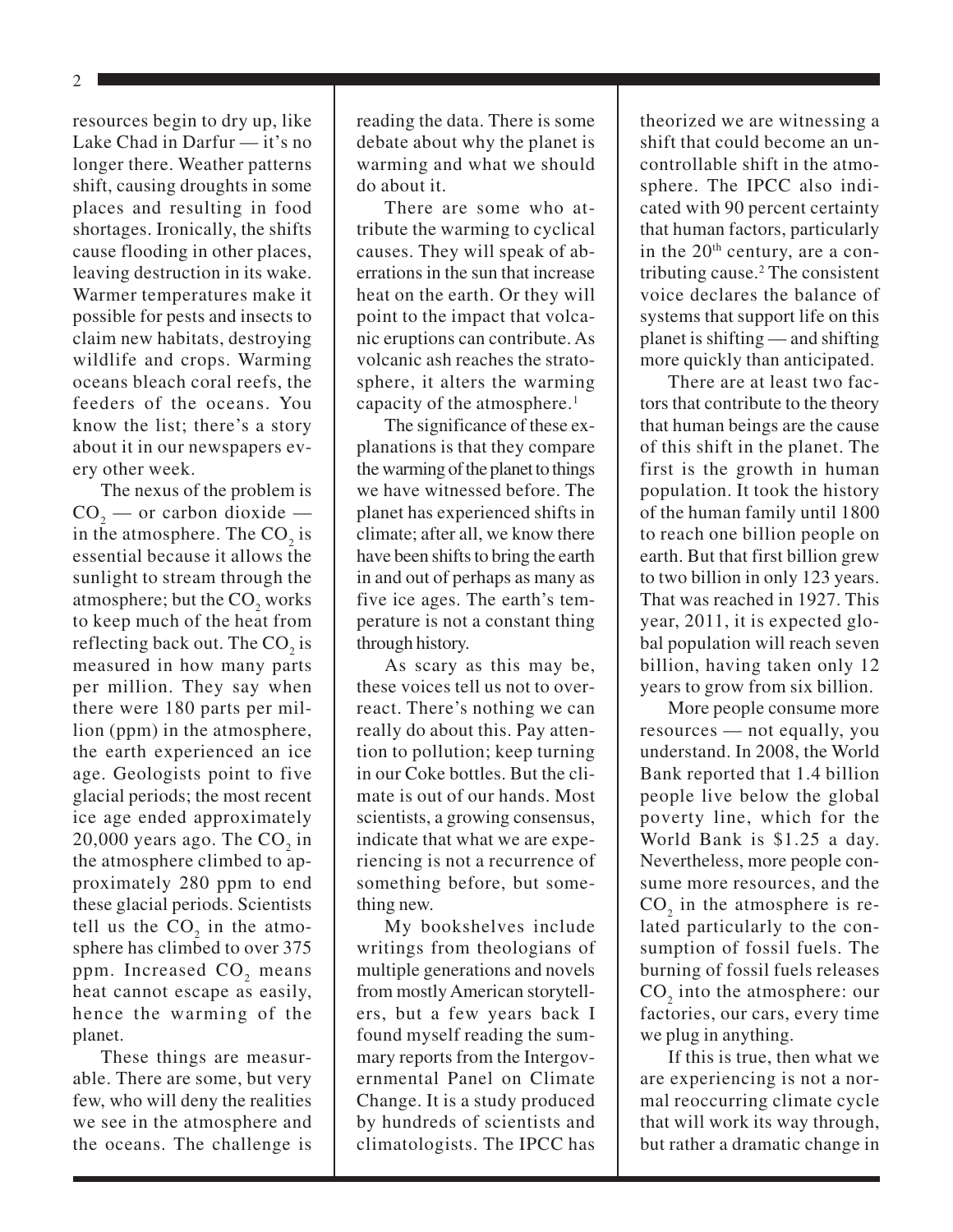the way the planet is working. Bill McKibben, in his book *Eaarth* (spelled EAArth), respells the name because he believes we no longer live on the planet we have always lived on. The effects of climate change have already influenced food supplies, polar ice caps and rising seas to the point that we are no longer in control of these matters.<sup>3</sup>

I am not a scientist. And it is hard to hear the scientists because like most everything important, and many things not in our culture, climate change has become a political issue. In 2009, when Congress was considering climate change legislation, there were over 2300 lobbyists registered for this issue alone. That's six lobbyists for each congressperson. The largest contributor was the "American Coalition for Clean Coal." 4 So for science to get their voice heard is no easy thing.

While I am no scientist, I am a theologian, and I think that there is a word from our faith that is on target here. In Genesis, the creation story is that God fashioned *Adam;* it's the Hebrew word for "humankind," out of the earth. The Hebrew word for earth is *Adamah.* So *Adam* comes from *Adamah*. Both are creatures.

All creatures share this in common: Creatures are finite. People (Adam) have a beginning and an end. Stars are born and stars die; they have an end. The earth is creature; it is finite. It has a beginning and an end.

Science is telling us we are accelerating the conditions that make it no longer possible to sustain the human population on the planet. Is that even possible? We know that human beings can adversely influence the environment.

Have you ever heard of Easter Island? It is a tiny island in the Pacific that was inhabited by Polynesian peoples. In 1722, Dutch explorer Jacob Roggeveen "discovered" the island. It was Easter day, hence the name, Easter Island. Roggeveen was astonished to find on this tiny island statuary cut from the rock of the island. There were hundreds of statues. A volcanic crater some 600 feet in diameter contains 397 such statues, some standing 15 to 20 feet high — but the largest are over 70 feet high and weigh over 250 tons.

It was assumed that the islanders used large tree trunks to roll these statues into place. But on Easter Island, there are no trees that grow any higher than five or six feet. At least there aren't any now. But palynologists (these are scientists who study pollen; did you know such a thing existed?) have determined that at one time the island was covered with the largest palm trees in the world — with trunks often seven feet in diameter. There are none left because they have all been harvested for fuel, for religious purposes and for transportation of these huge statues.

There were most likely other factors, in addition to consumption, that led to this dramatic deforestation. But what we know is that once the trees were gone, the society began to crumble because of starvation, resulting in population crash and a descent into cannibalism.<sup>5</sup>

Why does this matter? We tend to think that resources and capacity to grow in consumption are endless. We face any problem with a sense that growth is the answer. I read recently that human beings have consumed more since 1950 than we did up until 1950. There are billions more consuming. China and India are developing the capacities for greater consumption, only further tipping the environmental distress.

What is so difficult is that, if the science is accurate, then just like when Galileo stood before the church and proclaimed that the world is not as we used to think, so again scientists are telling us the world is not what was assumed because the planet in under duress. And our assumption that there would be no end to growth and that resources could be consumed at an infinite pace was wrong or at least paid no attention to its full costs.

The Genesis story points to this unavoidable reality of finitude: One of the few things God tells Adam is: "You can't eat everything. If you eat everything, you will die." An unchecked assumption of growth ignores the unavoidable reality of finitude.

I can't tell you with certainty the causes or even the degree of climate change. I can say it seems both prudent and faithful to pay attention. Let's not make the mistake that was